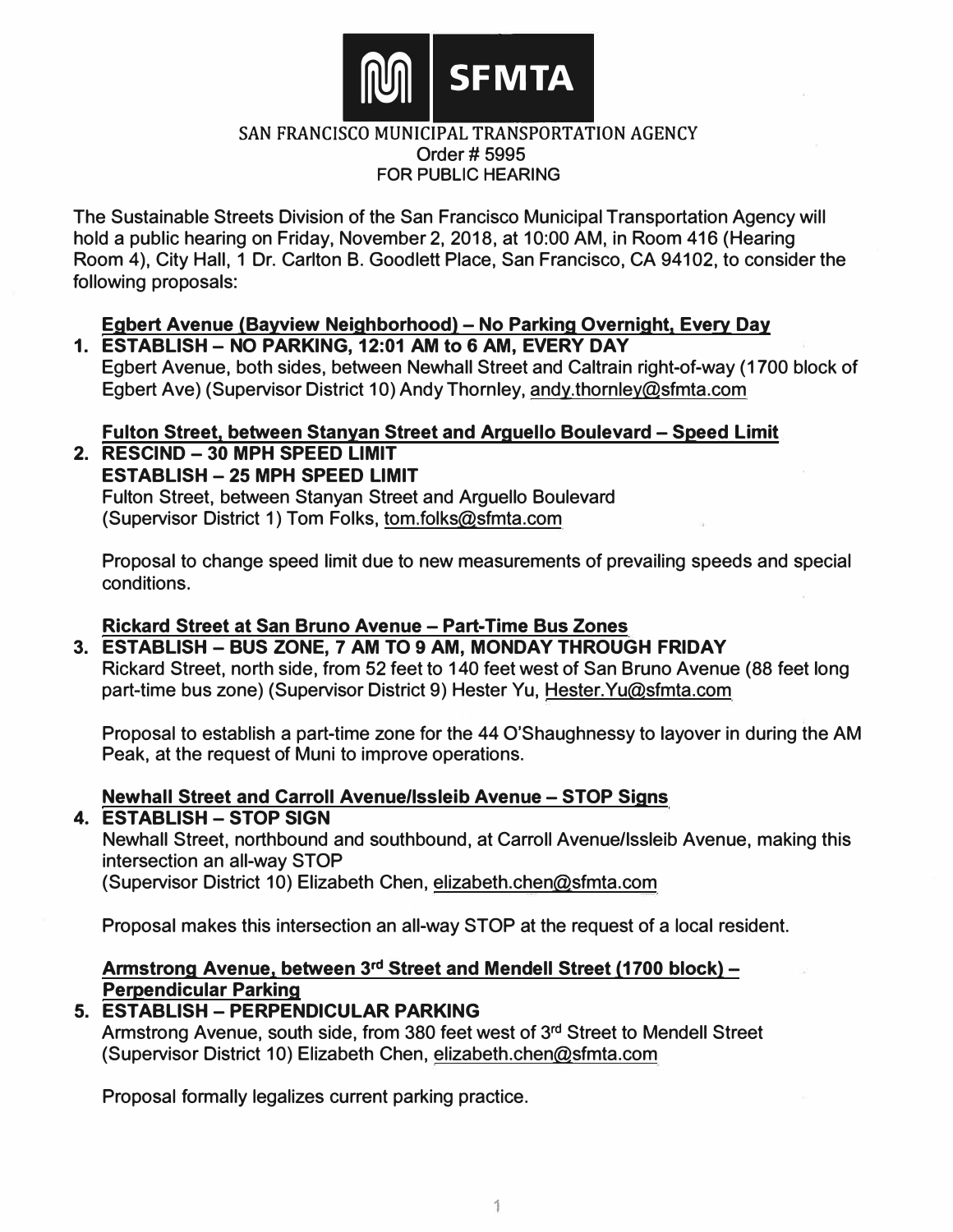

# 7th Street, northbound, at Harrison Street - Left Lane Must Turn Left

### 6. ESTABLISH - TWO LEFT LANES MUST TURN LEFT 7<sup>th</sup> Street, northbound, at Harrison Street (Supervisor District 6) Dusson Yeung, dusson.yeung@sfmta.com

Proposed is to establish two left lanes must run left for northbound 7<sup>th</sup> Street at Harrison in conjunction with the Caltrans Proposal to install pedestrian countdown signals for the crosswalk across the on-ramp to westbound Interstate 80.

## Carroll Avenue, Keith Street, Armstrong Avenue, Bancroft Avenue (Bayview Neighborhood) - No Parking Overnight, Every Day

- 7. ESTABLISH NO PARKING, 12:01 AM to 6 AM, EVERY DAY
	- A. Carroll Avenue, both sides, between Keith Street and Jennings Street
	- B. Keith Street, both sides, between Carroll Avenue and Armstrong Avenue
	- C. Armstrong Avenue, both sides, between Keith Street and Jennings Street
	- D. Jennings Street, both sides, between Armstrong Avenue and Carroll Avenue
	- E. Bancroft Avenue, both sides, between Keith Street and Jennings Street (Supervisor District 10) Andy Thornley, andy thornley@sfmta.com

## Judah Street and 20th Avenue - STOP Signs and NO LEFT TURN

## 8(a), ESTABLISH - STOP SIGNS

Judah Street, eastbound and westbound, at 20<sup>th</sup> Avenue, making this intersection an allway STOP

## 8(b). ESTABLISH - NO LEFT TURN

Judah Street, westbound, at 20<sup>th</sup> Avenue (Supervisor District 4) Elizabeth Chen, elizabeth.chen@sfmta.com

Proposal makes this intersection an all-way STOP at the request of local residents and extends the westbound no left turn restriction hours to improve Muni operations.

### Colin P Kelly Jr Street, west side, between Townsend Street and Brannan Street Parking Meters and Residential Permit Parking Eligibility

9(a). ESTABLISH - GENERAL METERED PARKING (NO TIME LIMIT, 9 AM TO 6 PM, **MONDAY THROUGH SATURDAY) EXCEPT VEHICLES WITH AREA Y PERMITS** Colin P Kelly Jr Street, west side, between Townsend Street and Brannan Street

## 9(b). ESTABLISH - RESIDENTIAL PERMIT PARKING ELIGIBILITY, AREA Y

72 Townsend Street (eligibility only, no signs) (Supervisor District 6) Kathryn Studwell, kathryn.studwell@sfmta.com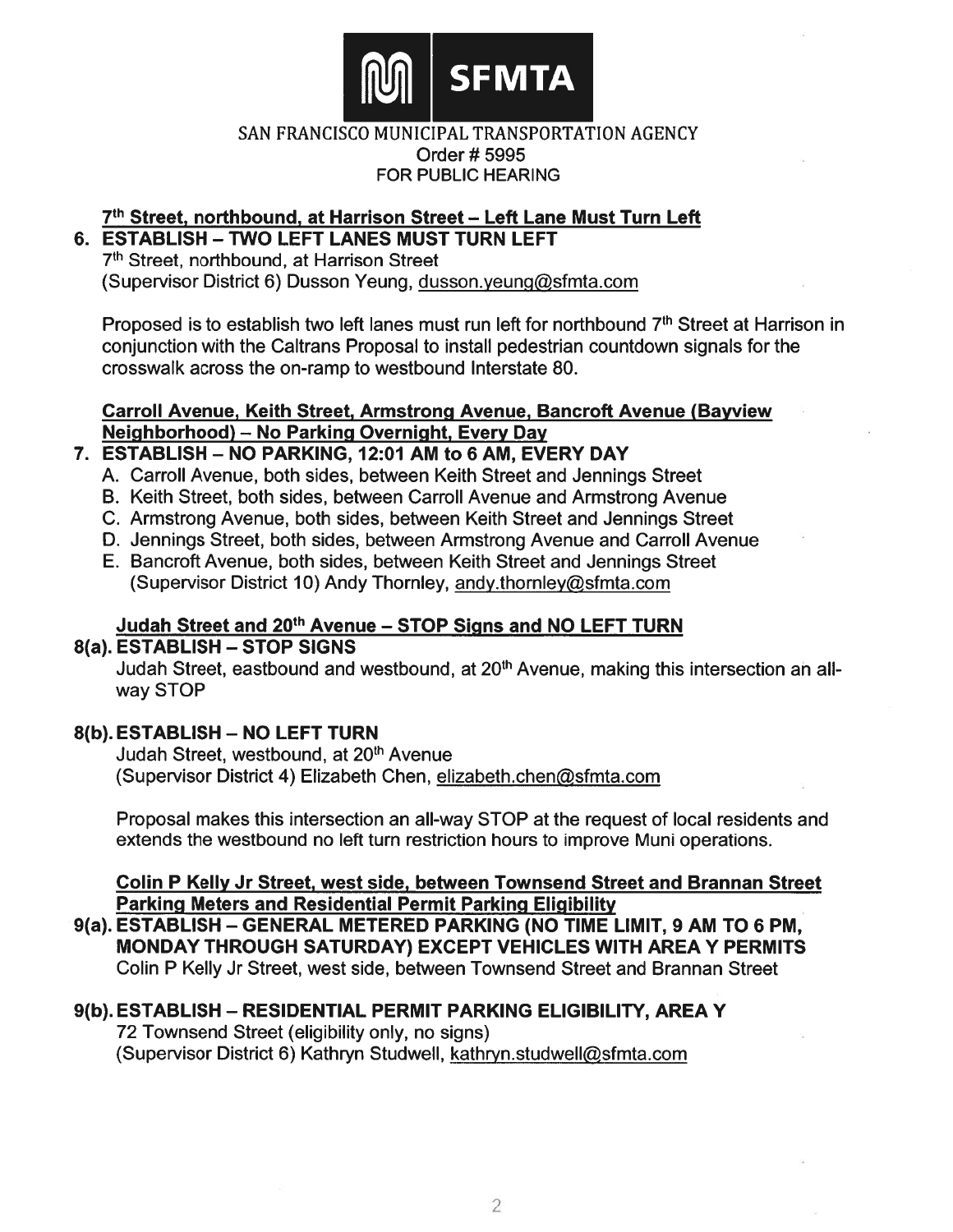

## **North Potrero Hill - Parking Regulations**

## 10(a). ESTABLISH - 4-HOUR TIME LIMIT, 8 AM TO 6 PM, EXCEPT SUNDAYS

- A. Vermont Street, both sides, between 16<sup>th</sup> Street and 17<sup>th</sup> Street
- B. Carolina Street, east side, between 17th Street and Mariposa Street
- C. 17th Street, south side, between Carolina Street and Arkansas Street
- D. Mariposa Street, both sides, between Carolina Street and Arkansas Street
- E. De Haro Street, both sides, between Mariposa Street and 18th Street
- F. Carolina Street, both sides, between Mariposa Street and 18th Street
- G. Arkansas Street, west side, between Mariposa Street and 18th Street
- H. 18<sup>th</sup> Street, both sides, between De Haro Street and Arkansas Street

### 10(b). ESTABLISH - 2-HOUR TIME LIMIT, 8 AM TO 6 PM, EXCEPT SUNDAYS

- A. Rhode Island Street, both sides, between 16<sup>th</sup> Street and 17<sup>th</sup> Street
- B. Carolina Street, both sides, between 16<sup>th</sup> Street and 17<sup>th</sup> Street
- C. Wisconsin Street, west side, between 16th Street and 17th Street
- D. Kansas Street, east side, between 17th Street and Mariposa Street
- E. Rhode Island Street, east side, between 17th Street and Mariposa Street
- F. De Haro Street, west side, between 17th Street and Mariposa Street
- G. De Haro Street, east side, from 90 feet south of 17<sup>th</sup> Street to Mariposa Street
- H. Carolina Street, west side, from 90 feet south of 17<sup>th</sup> Street to Mariposa Street
- I. 17th Street, north side, between Carolina Street and Arkansas Street
- J. Mariposa Street, north side, between Kansas Street and Rhode Island Street
- K. Mariposa Street, north side, between Rhode Island Street and De Haro Street
- L. Mariposa Street, both sides, between De Haro Street and Carolina Street

### 10(c). ESTABLISH - GENERAL METERED PARKING, 4-HOUR TIME LIMIT, 8 AM TO 6 PM, **EXCEPT SUNDAYS**

- A. 17<sup>th</sup> Street, both sides, between Kansas Street and Rhode Island Street (establishes up to 20 full-sized metered parking spaces)
- B. 17th Street, both sides, between Rhode Island Street and De Haro Street (establishes up to 20 full-sized metered parking spaces)
- C. 17th Street, south side, between De Haro Street and Carolina Street (establishes up to 10 full-sized metered parking spaces)
- D. Rhode Island Street, west side, between 17<sup>th</sup> Street and Mariposa Street (establishes up to 15 full-sized metered parking spaces)
- **E.** De Haro Street, east side, from  $17<sup>th</sup>$  Street to 90 feet southerly (establishes up to 4 full-sized metered parking spaces)
- F. Carolina Street, west side, from 17<sup>th</sup> Street to 90 feet southerly (establishes up to 4 full-sized metered parking spaces)

## 10(d). ESTABLISH - RESIDENTIAL PERMIT PARKING AREA X, 2-HOUR PARKING, 8 AM TO 6 PM, MONDAY THROUGH FRIDAY, EXCEPT VEHICLES WITH AREA X PERMIT Arkansas Street, east side, from 17<sup>th</sup> Street to 40 feet southerly (completing the 100 block of Arkansas)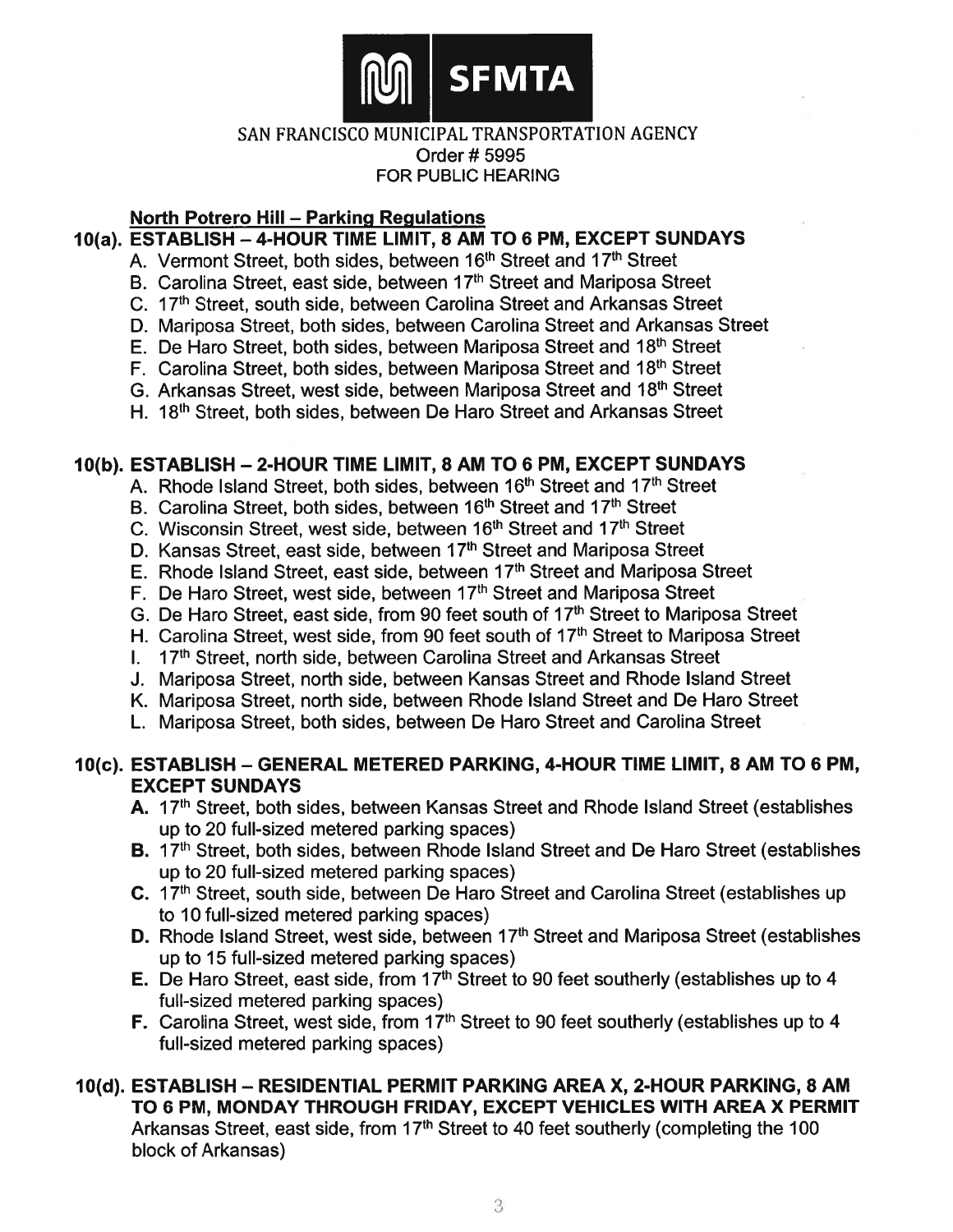

## 10(e). ESTABLISH - NO STOPPING ANYTIME, EXCEPT MARKED POLICE VEHICLES

- A. 16<sup>th</sup> Street, south side, from De Haro Street to 150 feet easterly
- B. De Haro Street, east side, between 16<sup>th</sup> Street and 17<sup>th</sup> Street
- C. 17th Street, north side, between De Haro Street and Carolina Street

### 10(f). RESCIND - 2-HOUR TIME LIMIT, 9 AM TO 6 PM, EXCEPT SUNDAYS

De Haro Street, east side, between 16<sup>th</sup> Street and 17<sup>th</sup> Street (Supervisor District 10) Andy Thornley, andy thornley@sfmta.com

### 8th Street at 16th Street - Street Closure

#### 11(a). ESTABLISH - STREET CLOSURE 8<sup>th</sup> Street at 16<sup>th</sup> Street (formalizes existing temporary closure)

### 11(b). ESTABLISH - PERPENDICULAR PARKING

8<sup>th</sup> Street, east side, from 16<sup>th</sup> Street to Irwin Street (formalizes existing perpendicular parking)

### 11(c). ESTABLISH - RED ZONE

- a) 8<sup>th</sup> Street, east side, from Irwin Street to 20 feet southerly (removes one parking space)
- b) 8<sup>th</sup> Street, east side, from 16<sup>th</sup> Street to 60 feet northerly (removes three parking spaces)
- c) 8<sup>th</sup> Street, west side, from 16<sup>th</sup> Street to 18 feet northerly (removes one parking space)

## 11(d). ESTABLISH - 1-HOUR PARKING, 9 AM TO 5 PM, EXCEPT SUNDAY

8<sup>th</sup> Street, west side, from Irwin Street to 16<sup>th</sup> Street

11(e). ESTABLISH - TOW-AWAY, NO PARKING, 10 PM TO 6 AM, EVERYDAY 8<sup>th</sup> Street, both sides, between 16<sup>th</sup> Street and Irwin Street

## 11(f). ESTABLISH - STOP SIGN

8<sup>th</sup> Street, northbound, at Irwin Street

### 11(g). RESCIND - STOP SIGN

8<sup>th</sup> Street, southbound, at 16<sup>th</sup> Street (Supervisor District 10) James Shahamiri, James.shahamiri@sfmta.com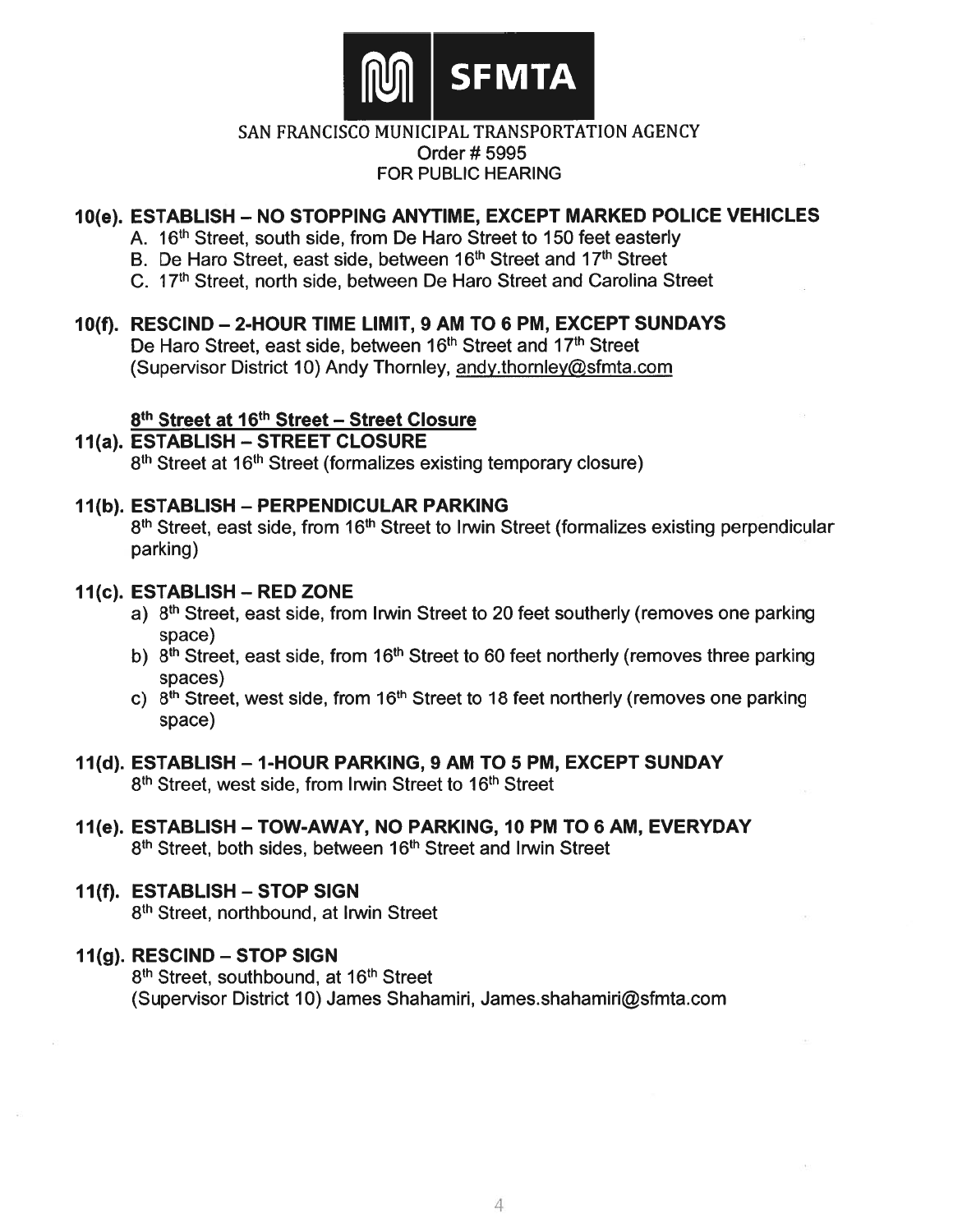

**Categorically exempt from Environmental Review:** CEQA Guidelines Section 15301 Class 1(c): Operation, repair, maintenance, or minor alteration of existing highways and streets, sidewalks, gutters, bicycle and pedestrian trails, and similar facilities.

10/19/2018 Contreras, SFMTA

The following items are pending environmental clearance:

# Stockton Street, between Geary Street and Market Street - Transit-Only Lane **12. ESTABLISH - TRANSIT ONLY LANE AT ALL TIMES**

Stockton Street, southbound, from Geary Street to Market Street (Supervisor Districts 3 and 6) Felipe Robles, felipe.robles@sftma.com

The following items have been environmentally cleared by the Planning Department on October 19, 2015, Case 2015-005492ENV:

#### Golden Gate Avenue at Franklin Street - Bike Share Station **13. ESTABLISH - NO STOPPING EXCEPT BICYCLES**

**ESTABLISH - BIKE SHARE STATION** 

Golden Gate Avenue, south side, from 16 feet to 106 feet east of Franklin Street (82-foot bike share station with red zones on either side)  $\triangleleft$ (Supervisor District 5) Laura Stonehill, laura.stonehill@sfmta.com

# Williams Avenue at 3rd Street - Bike Share Station

**14. ESTABLISH - NO STOPPING EXCEPT BICYCLES** 

**ESTABLISH - BIKE SHARE STATION** 

Williams Avenue, south side, from 32.5 feet to 88 feet west of 3rd Street (52.5-foot bike share station and 3-foot red zone, relocating existing station on Lane at Van Dyke)  $\triangleleft$ (Supervisor District 10) Laura Stonehill, laura.stonehill@sfmta.com

## Hospital Street at Mariposa Street - Bike Share Station

#### **15. ESTABLISH - NO STOPPING EXCEPT BICYCLES ESTABLISH - BIKE SHARE STATION**

Hospital Street, west side, from 112 feet to 193 feet north of Mariposa Street (74-foot bike share station with 3-feet zones on either end)  $\triangleleft$ 

(Supervisor District 6) Laura Stonehill, laura.stonehill@sfmta.com